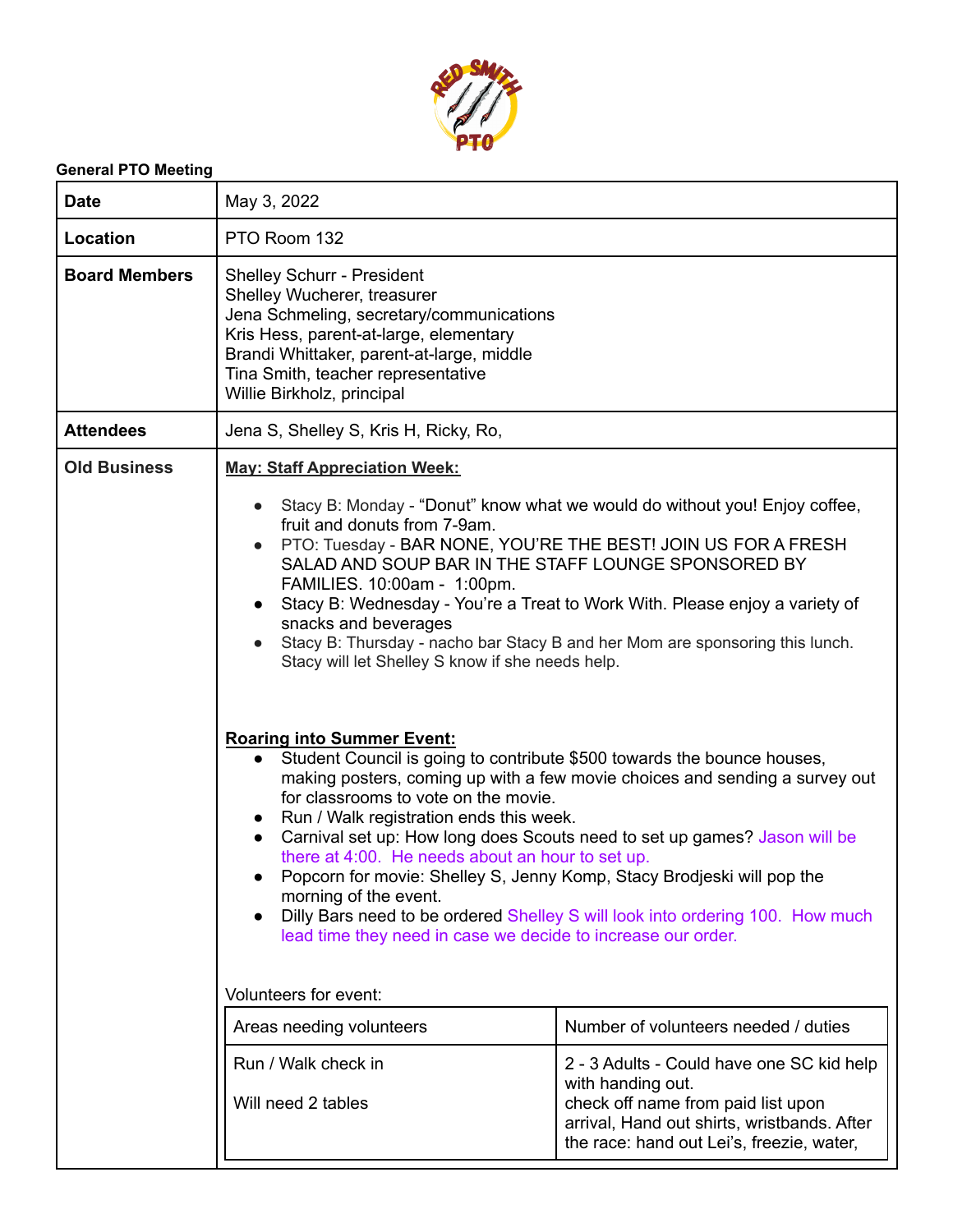|                         |                                                                                                                                                                                                                                                                                                                                                                                                                                       | raffle ticket(s) earned.                                                                                                                                                                                                                                       |  |  |  |  |  |
|-------------------------|---------------------------------------------------------------------------------------------------------------------------------------------------------------------------------------------------------------------------------------------------------------------------------------------------------------------------------------------------------------------------------------------------------------------------------------|----------------------------------------------------------------------------------------------------------------------------------------------------------------------------------------------------------------------------------------------------------------|--|--|--|--|--|
|                         | Carnival: pick up pre-paid wrist bands /<br>day of bands, 50/50, raffle tickets.                                                                                                                                                                                                                                                                                                                                                      | 2-4 Adults depending on how busy it<br>gets.<br>*should we have 2 cash boxes?                                                                                                                                                                                  |  |  |  |  |  |
|                         | 2 tables 1 for wristbands, 1 for 50/50 and<br>raffle tickets.                                                                                                                                                                                                                                                                                                                                                                         | Do we need to keep separate the profit<br>for carnival / raffles?<br>2 at each bounce house.<br>$12 - 14$<br>Jason will let us know if they need<br>additional Adult / kid coverage for games.<br>1-2 for concessions.<br>1 person for set up / starting movie |  |  |  |  |  |
|                         | <b>Bounce Houses: 4 Adults</b>                                                                                                                                                                                                                                                                                                                                                                                                        |                                                                                                                                                                                                                                                                |  |  |  |  |  |
|                         | Carnival games. 1 Adult and 1 kid                                                                                                                                                                                                                                                                                                                                                                                                     |                                                                                                                                                                                                                                                                |  |  |  |  |  |
|                         | Movie                                                                                                                                                                                                                                                                                                                                                                                                                                 |                                                                                                                                                                                                                                                                |  |  |  |  |  |
|                         | PTO Board for 2022 - 23 School year:<br><b>President - Kris Hess</b><br><b>Vice President - OPEN</b><br>Secretary / Communications - Jena Schmeling<br><b>Treasurer - OPEN</b><br>Parent at Large - Middle School - OPEN<br>Parent at Large - Elementary. Ashley Hanold<br>Teacher Rep: Tina would be willing to continue next year if another teacher could split the<br>year with her. Ideally we would like an Elementary teacher. |                                                                                                                                                                                                                                                                |  |  |  |  |  |
|                         |                                                                                                                                                                                                                                                                                                                                                                                                                                       |                                                                                                                                                                                                                                                                |  |  |  |  |  |
| <b>Financial Report</b> |                                                                                                                                                                                                                                                                                                                                                                                                                                       |                                                                                                                                                                                                                                                                |  |  |  |  |  |
| <b>Principal Report</b> | 8th grade celebration - PTO budgeted \$750 t contribute to this event<br>Ice cream social<br>Checking to see it Plae Bistro can support<br>Movie<br>Pancake and porkie breakfast<br>\$10 gift card giveaways                                                                                                                                                                                                                          |                                                                                                                                                                                                                                                                |  |  |  |  |  |
| <b>Teacher Report</b>   | Thanks for the delicious lunch provided today! It was a big hit!                                                                                                                                                                                                                                                                                                                                                                      |                                                                                                                                                                                                                                                                |  |  |  |  |  |
| <b>Parent Report</b>    | none                                                                                                                                                                                                                                                                                                                                                                                                                                  |                                                                                                                                                                                                                                                                |  |  |  |  |  |
| <b>Scouts</b>           | none                                                                                                                                                                                                                                                                                                                                                                                                                                  |                                                                                                                                                                                                                                                                |  |  |  |  |  |
| <b>New Business</b>     | Trisha Lusso field trip bus money request.<br>There is still money in the field trip fund from previous years. We will use this up first.<br>Kasey will let us know if anything additional is needed from PTO.                                                                                                                                                                                                                        |                                                                                                                                                                                                                                                                |  |  |  |  |  |
|                         | Big spend for 2022-23 school year - \$15,000<br><b>IDEAS</b><br><b>Outdoor classroom</b><br>Dedicated sensory room<br>Need to discuss needs with Willie                                                                                                                                                                                                                                                                               |                                                                                                                                                                                                                                                                |  |  |  |  |  |
|                         |                                                                                                                                                                                                                                                                                                                                                                                                                                       |                                                                                                                                                                                                                                                                |  |  |  |  |  |
|                         |                                                                                                                                                                                                                                                                                                                                                                                                                                       |                                                                                                                                                                                                                                                                |  |  |  |  |  |